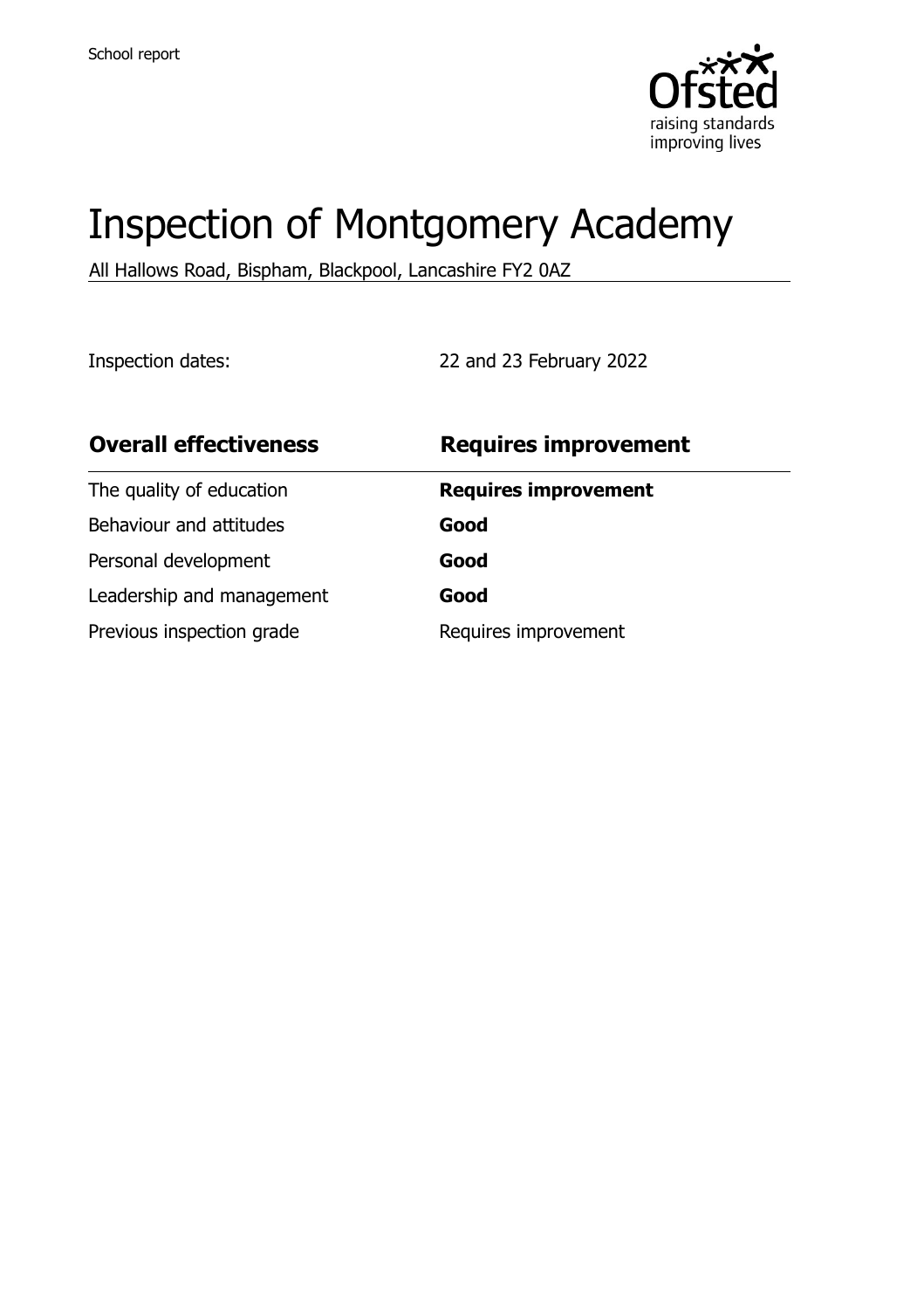

## **What is it like to attend this school?**

Most pupils enjoy coming to school. Pupils spoken to said that behaviour has improved because of the high expectations from their teachers. The school is generally a calm and orderly place. Pupils are taught to be responsible for their own actions and to respect others. They behave well in lessons. Most pupils behave sensibly around the school during breaktimes.

Pupils feel safe. They reported that bullying does not happen often, but if it does staff sort it out quickly. Pupils told inspectors that there is always an adult they can speak to if they need help.

Pupils enjoy a wide range of extra-curricular opportunities, including the photography club, choir and sports. They spoke enthusiastically about their experiences in the science, technology, engineering, art and mathematics project. Leaders provide a range of support for pupils' mental health.

The quality of education is getting better than it has been in the past. However, pupils' progress is still not good enough. Pupils do not experience a suitably ambitious curriculum in some subjects.

#### **What does the school do well and what does it need to do better?**

Leaders, including trustees and governors, want all pupils to do well. They have worked effectively together with staff to improve many aspects of the school. In partnership with representatives from the Fylde Coast Academy Trust (FCAT), leaders are continuing to review and improve the quality of education that pupils receive.

Leaders have been particularly successful in bringing about positive change in key stage 4. Older pupils follow a wide range of academic and vocational subjects. The curriculum in key stage 4 is well organised and carefully thought through. In many subjects, teachers are aware of what should be taught and when this content should be delivered.

The quality of education in key stage 3 is stronger than it has been in the past. However, there is still work to do. Leaders are in the process of developing the curriculum in key stage 3 to ensure that it has the breadth and ambition of the national curriculum. This is because, in some subjects, pupils do not gain the rich body of knowledge that they need for key stage 4. In addition, some subject leaders are still in the process of thinking about the important knowledge they want teachers to teach and the order in which this should be taught. This means that some pupils have gaps in their knowledge.

Teachers use their strong subject knowledge to explain subject content clearly. They place a strong emphasis on developing pupils' subject-specific vocabulary. Leaders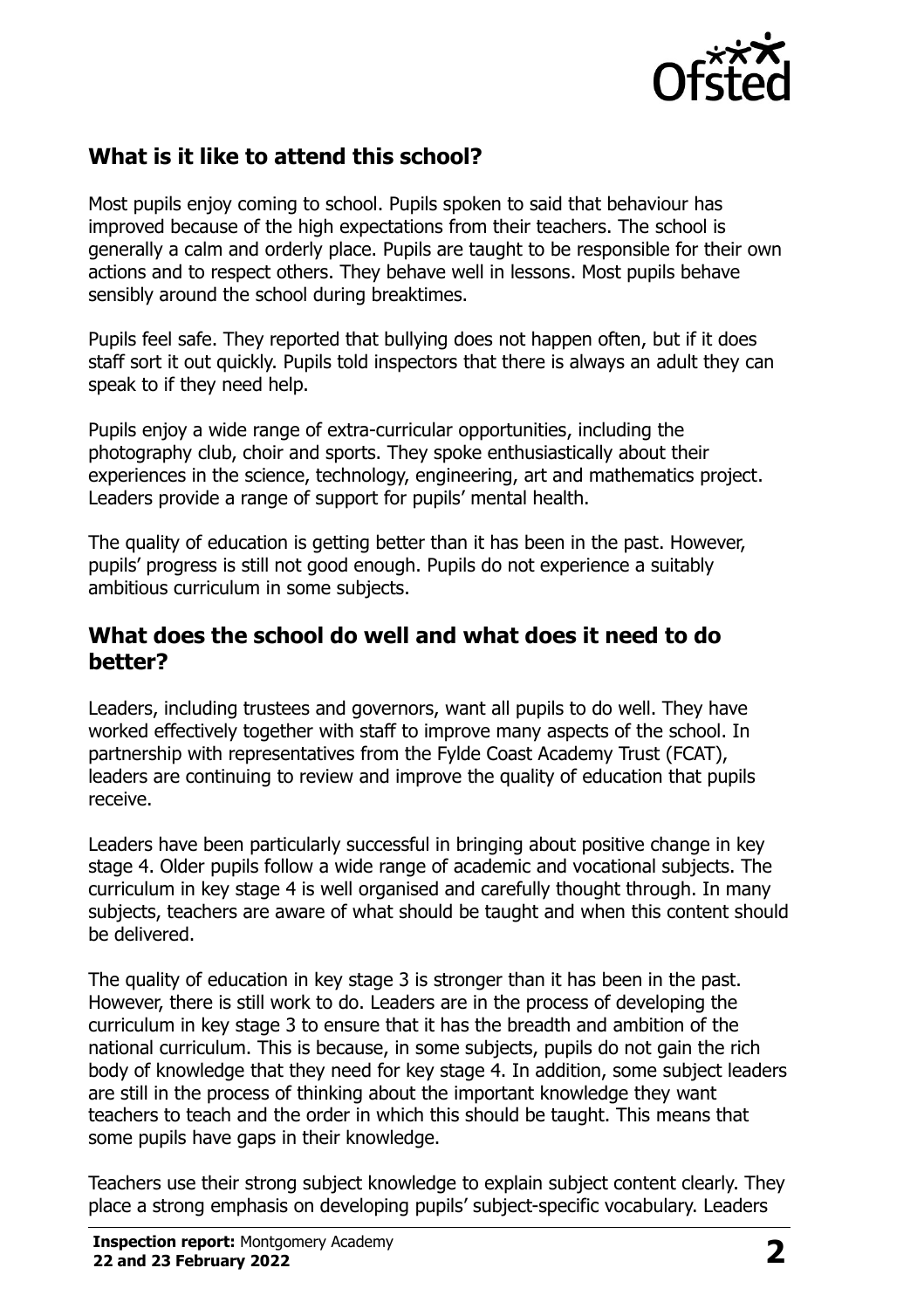

have introduced a range of approaches to enable teachers to check what pupils have learned. However, in some subjects teachers do not use these strategies well enough to assess how well pupils have understood their work or to identify any misconceptions. As a result, some teachers do not have a good understanding of what pupils know and what they need to do to make up for gaps in their learning.

Leaders have developed plans to support pupils who are in the early stages of learning to read. Leaders have identified that some pupils have gaps in their reading knowledge. Staff provide extra support to help weaker readers catch up. However, leaders' strategies are not fully embedded. This means that some pupils are not able to read confidently and fluently. This hinders their access to the curriculum.

Leaders have improved the systems to support pupils with special educational needs and/or disabilities (SEND). These pupils have their needs identified effectively. Leaders ensure that staff are provided with the information and training that they need to support pupils with SEND. This is helping these pupils to improve their learning across the curriculum.

Leaders have introduced a new behaviour policy which is understood by pupils. Teachers apply the behaviour policy consistently. This means that most lessons proceed with little disruption. Some pupils struggle to meet teachers' high expectations. However, they are learning to better manage their behaviour because of the support that they receive from leaders and staff. Most pupils have positive relationships with each other and their teachers.

Pupils participate in a wide range of trips and visits. They build their knowledge of relationships and consent in an age-appropriate way. Pupils learn about citizenship and the rule of law. They learn to respect and celebrate differences between people. Pupils receive high-quality careers information, advice and guidance. Leaders have developed strong links with employers. This helps pupils to make informed decisions about their next steps.

Staff morale is high. Staff enjoy working at the school. They feel that leaders are supportive and considerate of their well-being and workload. Trustees and governors support and challenge leaders effectively. They are committed to helping the school to improve further.

## **Safeguarding**

The arrangements for safeguarding are effective.

Staff are vigilant. They receive regular safeguarding training. They know how to spot potential signs of abuse and what to do if they have any concerns about pupils' safety or well-being. Leaders follow up concerns promptly with outside agencies, including the police, to ensure the safety of pupils. Leaders make sure that pupils who attend alternative provision are safe. Pupils are taught about different risks and how to keep themselves safe. Those who spoke with inspectors said they learn how to recognise sexual harassment and how to report it.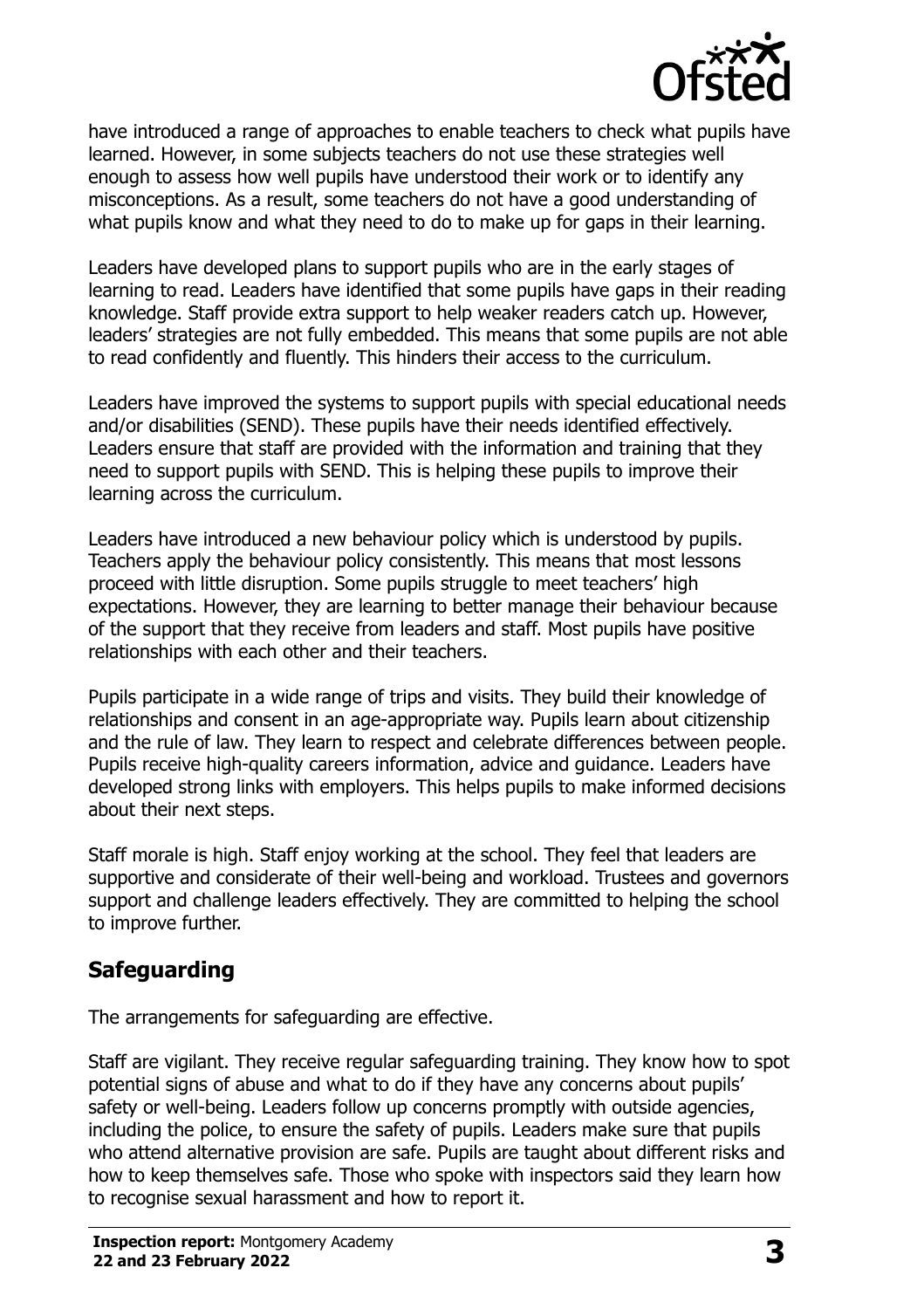

## **What does the school need to do to improve?**

#### **(Information for the school and appropriate authority)**

- $\blacksquare$  The curriculum in key stage 3 is underdeveloped in some subjects. As such, subject leaders are in the process of deciding and defining exactly what will be taught in some subjects. This means that pupils do not acquire sufficient knowledge to prepare them for their GCSE courses. Leaders should ensure that they identify the important knowledge that pupils must know and remember in these subjects.
- In some subjects, teachers do not always use assessment strategies well enough to check whether pupils have learned the essential knowledge that they need to remember. This means that some teachers do not identify or address misconceptions quickly enough. As a result, some pupils, particularly those in key stage 3, have gaps in their knowledge. Subject leaders should ensure that assessment strategies are used more effectively to identify pupils' misconceptions so that they can build their knowledge over time.
- $\blacksquare$  Some pupils have gaps in their reading ability. This affects how well they access the wider curriculum. Leaders should embed their systems for addressing deficits in reading knowledge so that pupils are helped to read confidently and fluently.

### **How can I feed back my views?**

You can use [Ofsted Parent View](http://parentview.ofsted.gov.uk/) to give Ofsted your opinion on your child's school, or to find out what other parents and carers think. We use information from Ofsted Parent View when deciding which schools to inspect, when to inspect them and as part of their inspection.

The Department for Education has further quidance on how to complain about a school.

If you are the school and you are not happy with the inspection or the report, you can [complain to Ofsted.](http://www.gov.uk/complain-ofsted-report)

## **Further information**

You can search for [published performance information](http://www.compare-school-performance.service.gov.uk/) about the school.

In the report, '[disadvantaged pupils](http://www.gov.uk/guidance/pupil-premium-information-for-schools-and-alternative-provision-settings)' refers to those pupils who attract government pupil premium funding: pupils claiming free school meals at any point in the last six years and pupils in care or who left care through adoption or another formal route.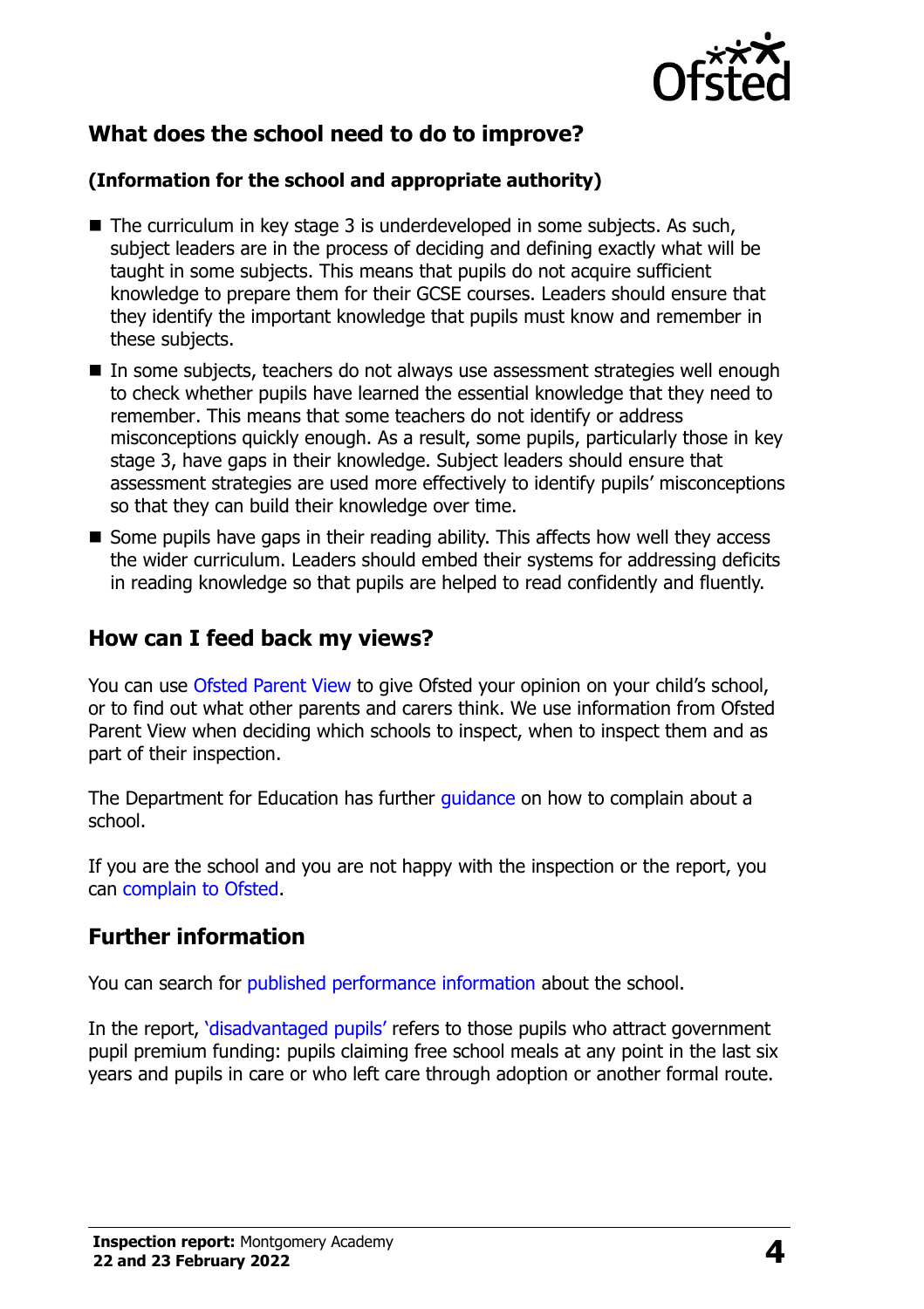

## **School details**

| Unique reference number             | 137973                                                          |
|-------------------------------------|-----------------------------------------------------------------|
| <b>Local authority</b>              | Blackpool                                                       |
| <b>Inspection number</b>            | 10211689                                                        |
| <b>Type of school</b>               | Secondary comprehensive                                         |
| <b>School category</b>              | Academy converter                                               |
| Age range of pupils                 | 11 to 16                                                        |
| <b>Gender of pupils</b>             | Mixed                                                           |
| Number of pupils on the school roll | 1,170                                                           |
| <b>Appropriate authority</b>        | Board of trustees                                               |
| <b>Chair of trust</b>               | Joel Arber                                                      |
| <b>Headteacher</b>                  | <b>Stephen Careless</b>                                         |
| Website                             | www.montgomeryschool.co.uk                                      |
| Date of previous inspection         | 9 May 2019, under section 8 of the<br><b>Education Act 2005</b> |

## **Information about this school**

- School leaders use five alternative providers for a small number of pupils.
- The school meets the requirements of the Baker Clause, which requires schools to provide pupils in Years 8 to 13 with information about approved technical education qualifications and apprenticeships.

### **Information about this inspection**

The inspectors carried out this inspection under section 5 of the Education Act 2005.

- This was the first routine inspection the school received since the COVID-19 pandemic began. Inspectors discussed the impact of the pandemic with leaders and have taken that into account in their evaluation of the school.
- Inspectors spoke with the headteacher, executive headteacher, other senior leaders, subject leaders, staff, the chief executive officer and the director of education of FCAT, trust officers, members of the academy council and the chair of the trust.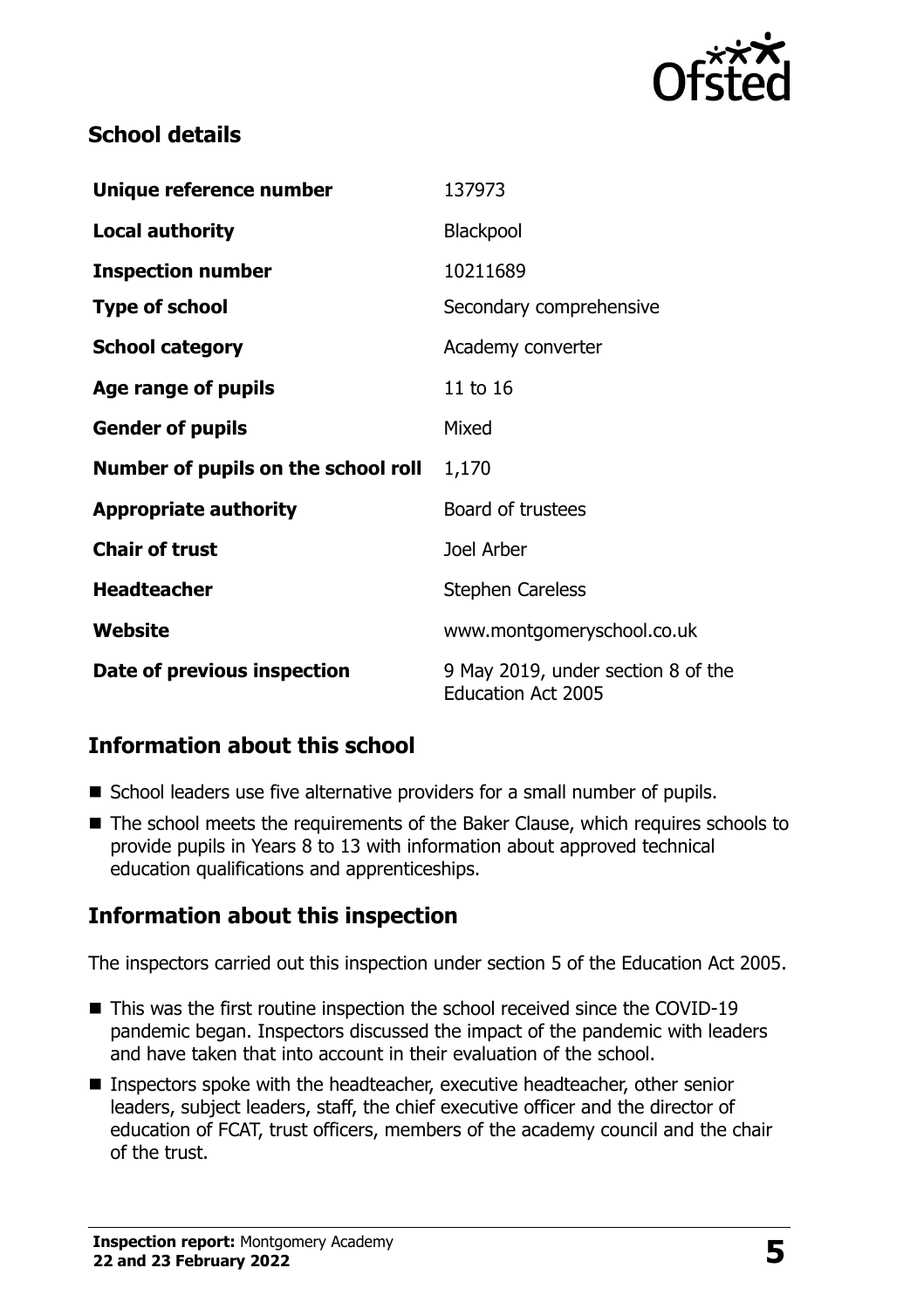

- **Inspectors spoke to many pupils about their experience of school and their views** on behaviour and bullying. Inspectors also observed pupils' behaviour during lessons and at breaktimes.
- Inspectors checked the school's safeguarding policies and procedures, including the school's single central record. Inspectors met with leaders, staff and pupils to check how effective safeguarding is in the school. An inspector held telephone calls with representatives from alternative providers.
- Inspectors reviewed a wide range of evidence, including the school's selfevaluation document, improvement plans, minutes of governing body meetings and records relating to pupils' behaviour and attendance.
- Inspectors carried out deep dives in art and design, English, geography, mathematics and science. Inspectors met with staff, visited lessons, looked at pupils' work and spoke with pupils about their learning.
- Inspectors reviewed leaders' curriculum plans and pupils' work in a range of subjects. Inspectors spoke with subject leaders in some of these subjects.
- Inspectors considered the responses to Ofsted Parent View and the responses to Ofsted's pupil and staff surveys.

#### **Inspection team**

| Ahmed Marikar, lead inspector | Her Majesty's Inspector |
|-------------------------------|-------------------------|
| Nell Banfield                 | Ofsted Inspector        |
| Amanda Downing                | Her Majesty's Inspector |
| David Hampson                 | Ofsted Inspector        |
| Colin Bell                    | Ofsted Inspector        |